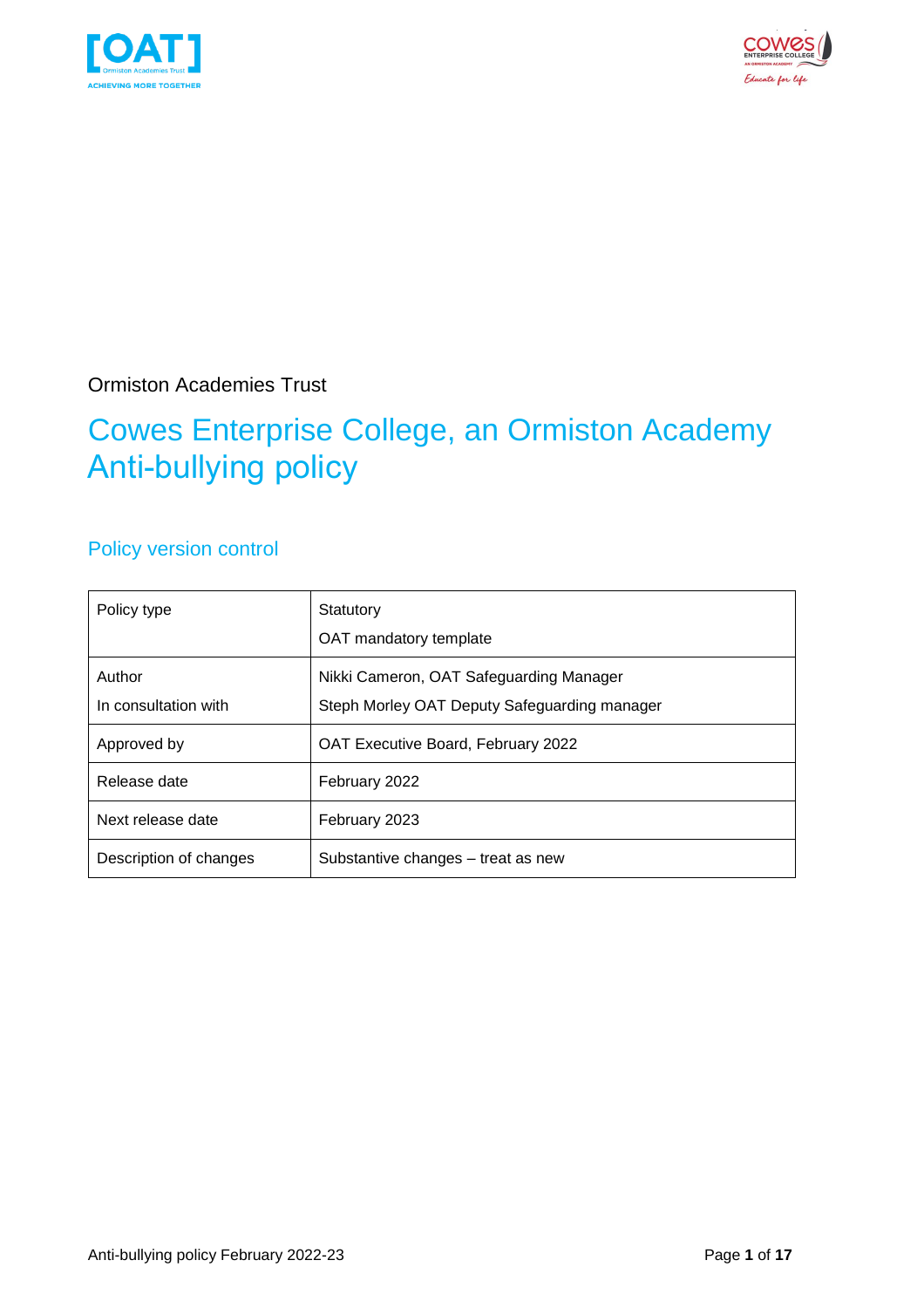



# **Contents**

| 1.             |  |
|----------------|--|
| 2.             |  |
| 3.             |  |
| 3.2.           |  |
| 4.             |  |
| 5.             |  |
| 5.1.           |  |
| 5.5.           |  |
| 6.             |  |
| 6.1.           |  |
| 7.             |  |
| 8.             |  |
| 8.1.           |  |
| 8.2.           |  |
| 8.3.           |  |
| 8.4.           |  |
| 9.             |  |
| 10.            |  |
| 10.1.          |  |
| 10.2.          |  |
| 10.3.          |  |
| 10.4.<br>10.5. |  |
| 11.            |  |
| 12.            |  |
|                |  |
| 13.            |  |
| 14.            |  |
| 14.1           |  |
| 15.            |  |
| 16.            |  |
| 17.            |  |
| 18.            |  |
|                |  |
|                |  |
|                |  |
|                |  |
|                |  |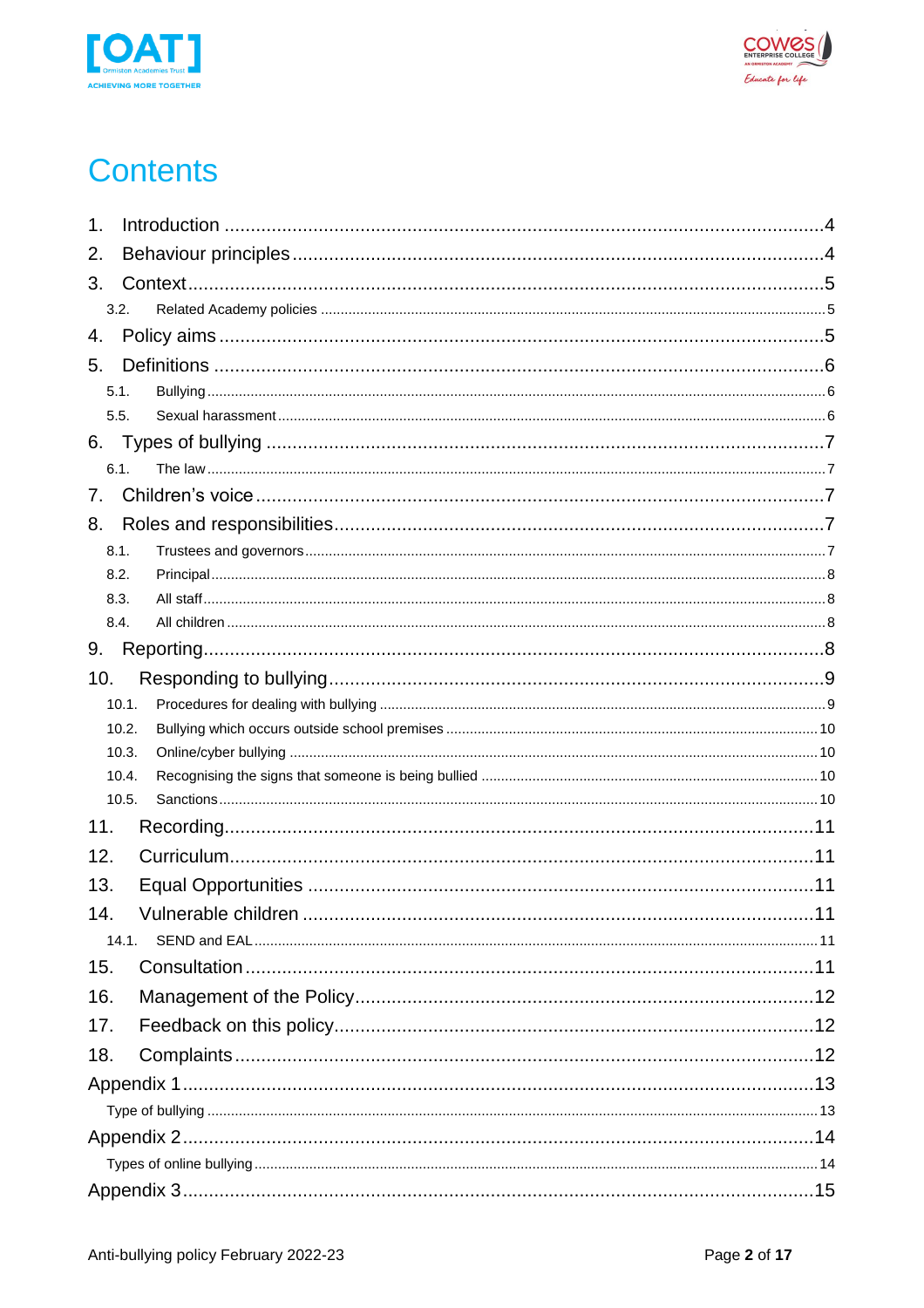

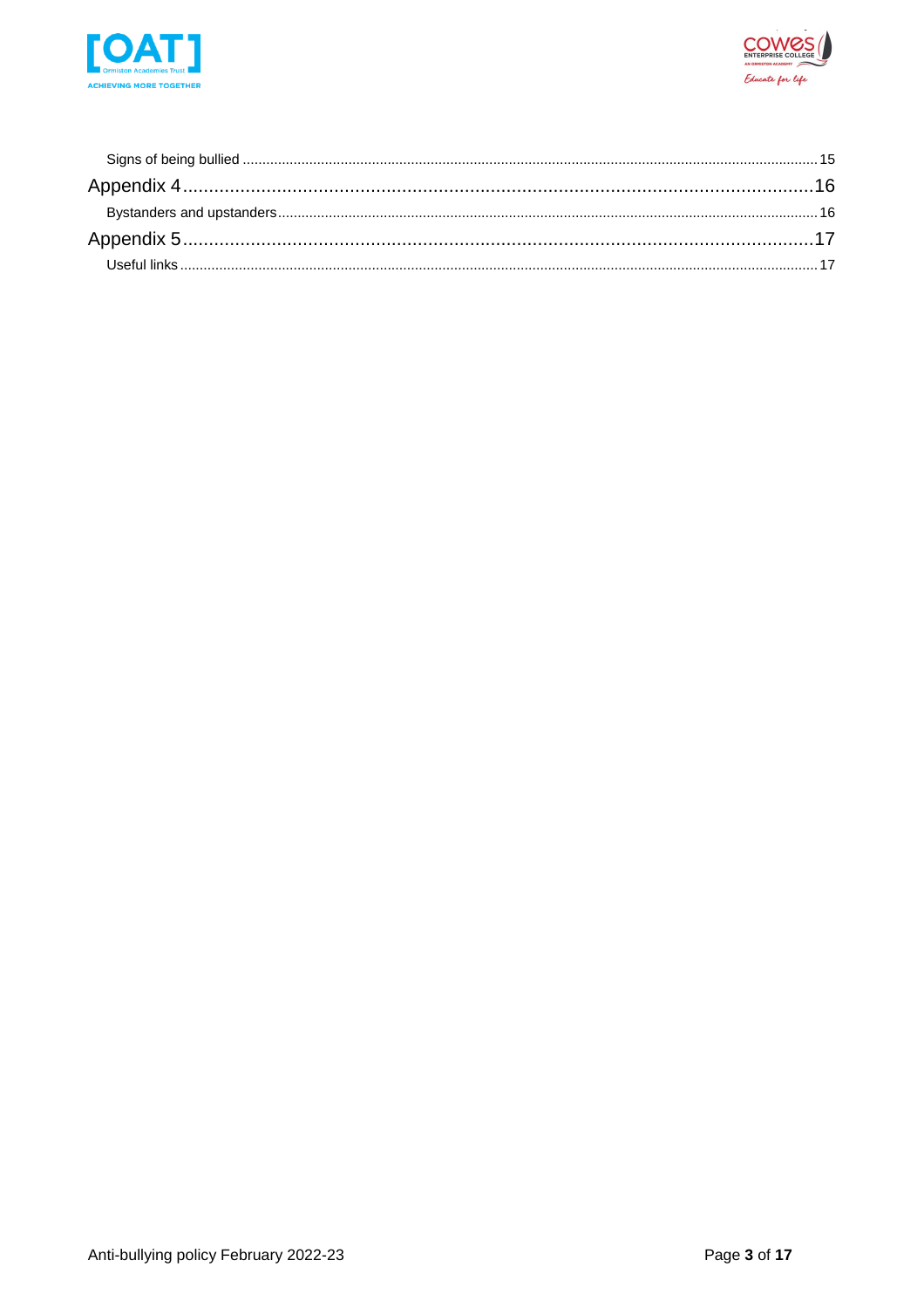



## <span id="page-3-0"></span>1.Introduction

- 1.1. Bullying or harassment of any kind is unacceptable, whether it is on or off the academy site or in the online or offline world.
- 1.2. It will never be seen as 'just banter'.
- 1.3. If bullying or harassment does occur, all children should be able to inform a trusted adult in the academy and know with confidence, that incidents will be treated seriously, promptly and effectively.
- 1.4. It is an expectation of anyone who knows that bullying is taking place to ensure that it is reported and acted upon using the appropriate academy processes and procedures.
- 1.5. Everyone must understand what bullying is and the impact it has on those who have been bullied and those who have bullied.
- 1.6. Everyone must know that there will be ongoing care and support for both victim and alleged perpetrator.
- 1.7. All adults have a duty to support children to practice and build the skills that create better relationships.
- 1.8. We also recognise that children develop and mature at different stages and ages; some require additional support, guidance and reasonable adjustments to be made in line with the Equalities Act.

### <span id="page-3-1"></span>2. Behaviour principles

*(see also Behaviour for Learning Policy)*

2.1. Underpinning this policy are the beliefs that everyone has the right to:

- **Recognition of their unique identity**
- Be treated with respect and dignity
- **EXEC** Learn and work in a safe environment
- Be protected from harm, violence, assault and acts of verbal abuse
- 2.2. Outstanding behaviour is achieved through a culture and ethos of high expectations, excellent modelling of behaviour and effective systems that incentivise good conduct and deter poor behaviour.
- 2.3. Most social, emotional and behavioural skills are learned and need to be modelled, explicitly taught, practiced and embedded. Rather than focusing on unwanted behaviours, the behaviour for learning approach puts value on positive behaviours and restorative approaches to conflict.
- 2.4. Through our restorative approaches practice, we will develop children's ability to empathise, reflect and take responsibility for their own actions.
- 2.5. We will develop children who are confident, self-assured learners with excellent attitudes to learning.
- 2.6. We expect all to show their respect for each other and behave in a way that supports each other's learning.
- 2.7. For staff to build effective relationships with children they need to be supported to develop knowledge skills and understanding. Their own emotional health and well-being is vital to positive relationships and will be supported by the academy.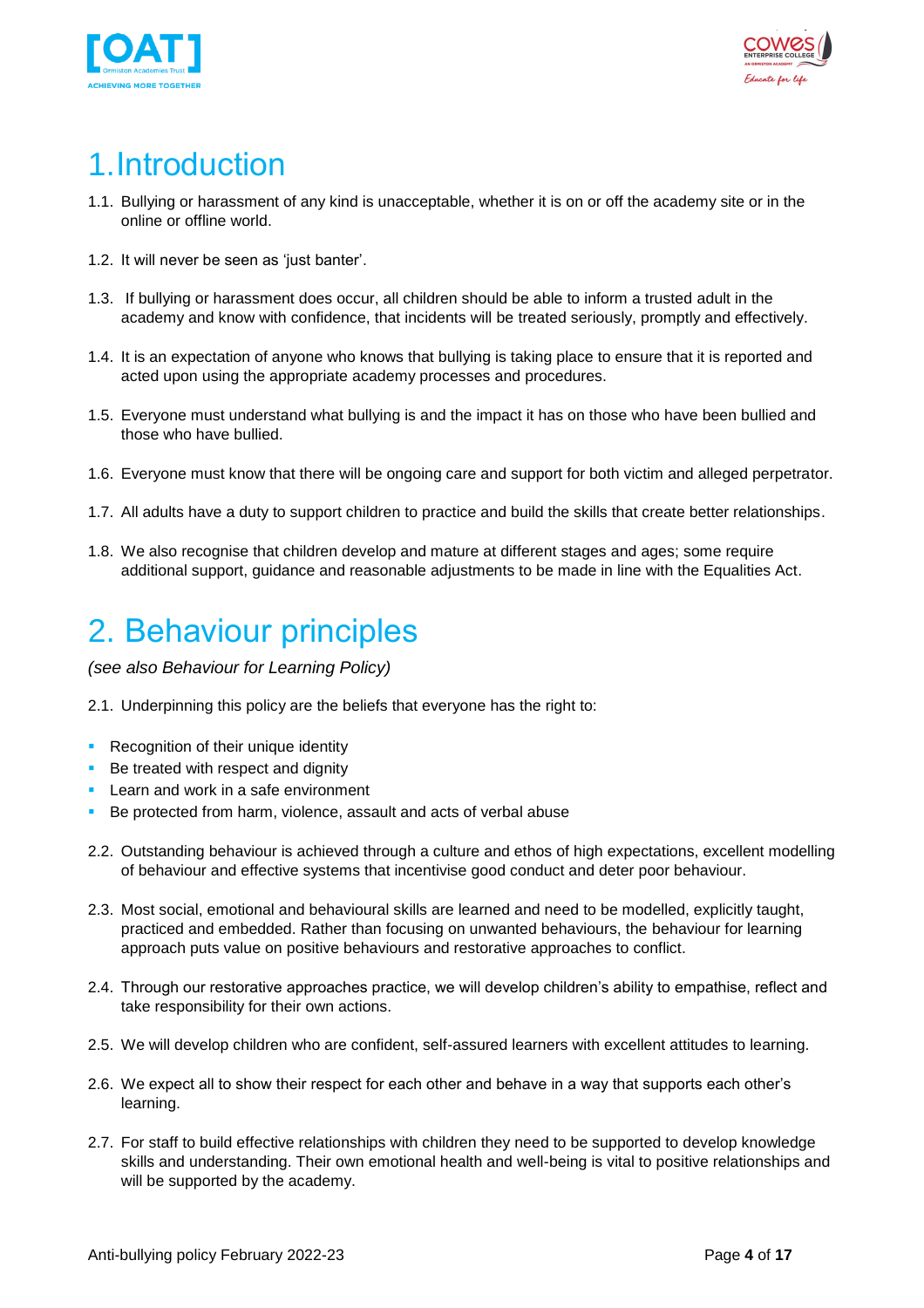



- 2.8. We see outstanding behaviour as children behaving well, because they know how to, and because they want to, not because an adult tells them to.
- 2.9. In our academy, everyone will endeavour to understand that communication is at the heart of every behaviour.
- 2.10. We recognise that behaviours can be an indication of additional learning, social or emotional needs or as a result of attachment, trauma or adverse childhood experiences. Some children some require additional support in their journey to achieving outstanding behaviours. The academy will ensure early identification of behavioural difficulties, and that children are well supported to achieve improvements over time.

### <span id="page-4-0"></span>3.Context

- 3.1. This policy takes into account the following legislation, statutory and non-statutory guidance (this list is not exhaustive):
- Keeping Children Safe in Education, 2021
- **Sexual violence and sexual harassment between children in schools and colleges, 2021**
- Special Educational Needs Code of Practice
- **Education and Inspections Act, 2006**
- Equality Act, 2010
- Children Act, 1989
- **Protection from Harassment Act, 1997**
- **E** Malicious Communications Act, 1988
- Public Order Act, 1986
- Communications Act, 2003
- **E** Human Rights Act, 1998
- Crime and Disorder Act, 1998
- Relationships Education, Relationships and Sex Education and Health Education, 2020

#### <span id="page-4-1"></span>3.2. Related Academy policies

3.2.1.This policy should be read in conjunction with the academy

- Child Protection and Safeguarding policy
- SEND Policy
- Behaviour for Learning policy
- E-Safety and E- Security policy
- Exclusion policy

# <span id="page-4-2"></span>4.Policy aims

4.1. The aim of this policy is:

- 4.1.1. To ensure that everyone feels safe in the academy and that the emotional health and wellbeing of all is safeguarded
- 4.1.2. To ensure governors, staff, parents/carers and children have an understanding of what constitutes bullying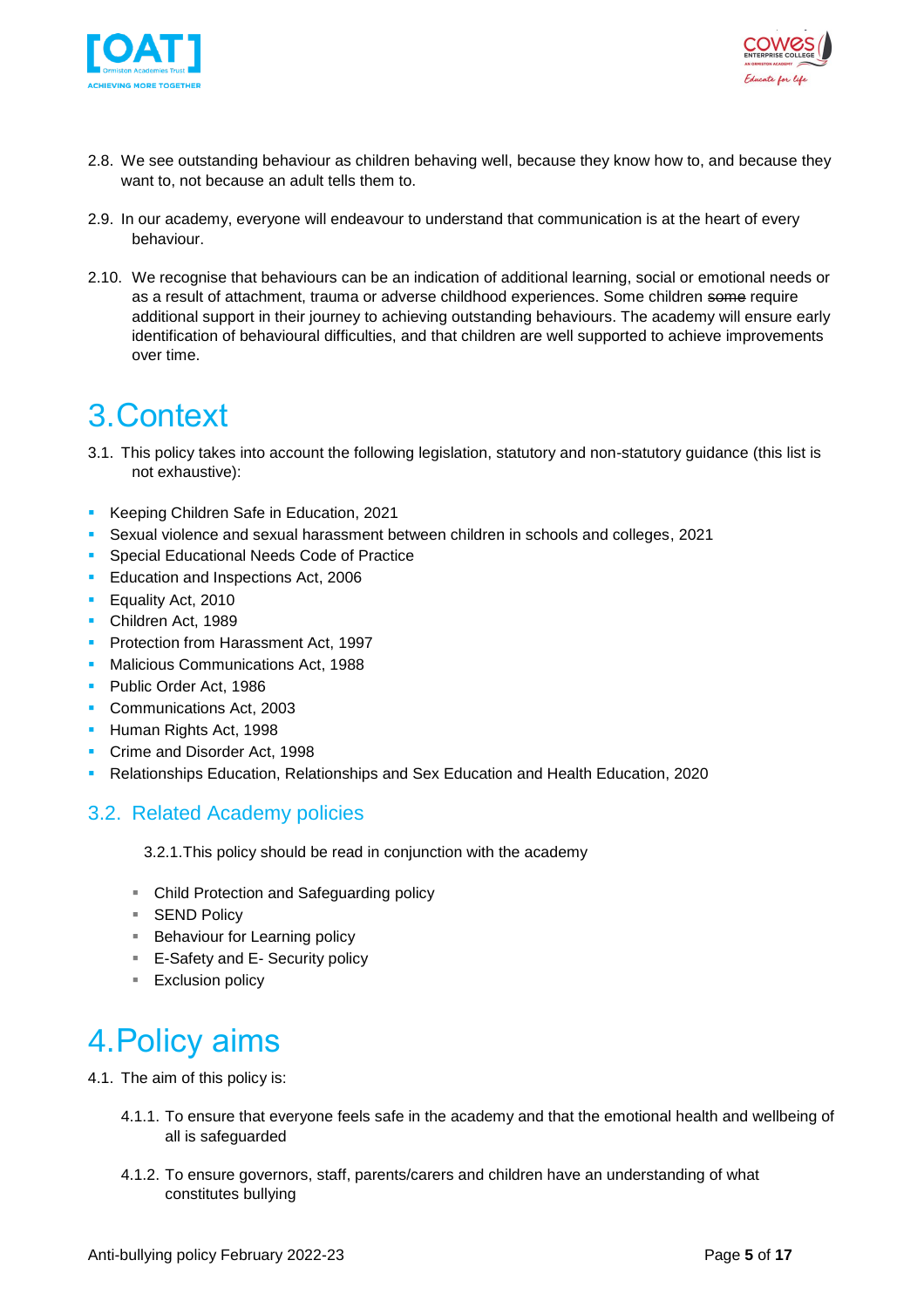



- 4.1.3. To ensure that all bullying is taken seriously, and acted upon promptly and effectively
- 4.1.4. To inform, staff, parents/carers and children what to do when bullying occurs
- 4.1.5. To ensure procedures and structures are clear, understood and used consistently by all
- 4.1.6. To facilitate highly effective collaboration with parents, carers, and children to ensure that persistent bullying behaviours are challenged
- 4.1.7. To facilitate highly effective collaboration with safeguarding partners and external agencies to ensure supportive measures are put in place in a timely and effective way.
- 4.1.8. To ensure that children are supported and guided in the skills to develop positive relationships

### <span id="page-5-0"></span>5.Definitions

#### <span id="page-5-1"></span>5.1. Bullying

- 5.1.1. There is no legal definition of bullying.
- 5.1.2. Bullying is an ongoing and deliberate misuse of power through repeated verbal, physical and/or social behaviour that intends to cause physical, social and/or psychological harm
- 5.1.3. It can involve an individual or a group and be aimed towards one or more persons who feel unable to stop it from happening.
- 5.1.4. Bullying can happen in person or online, via various digital platforms and devices and it can be obvious (overt) or hidden (covert).
- 5.1.5. Bullying of any form or for any reason can have immediate, medium and long-term effects on those involved, including bystanders.
- 5.2. What bullying is not:
- **EXECTE:** Single episodes of social rejection or dislike
- **EXECUTE:** Single episode acts of nastiness or spite
- Random acts of aggression or intimidation
- **■** Mutual arguments, disagreements or fights
- 5.3. These actions can cause great distress. However, they do not fit the definition of bullying and they're not examples of bullying unless someone is deliberately and repeatedly doing them
- 5.4. We recognise that bullying can be in several forms:
- Peer to peer
- Adult to child
- Child to adult

#### <span id="page-5-2"></span>5.5. Sexual harassment

5.5.1. This is defined in the DfE advice Sept 2021 'Sexual violence and sexual harassment between children in schools and colleges' as, 'unwanted conduct of a sexual nature that can occur online and offline and both inside and outside of school/college'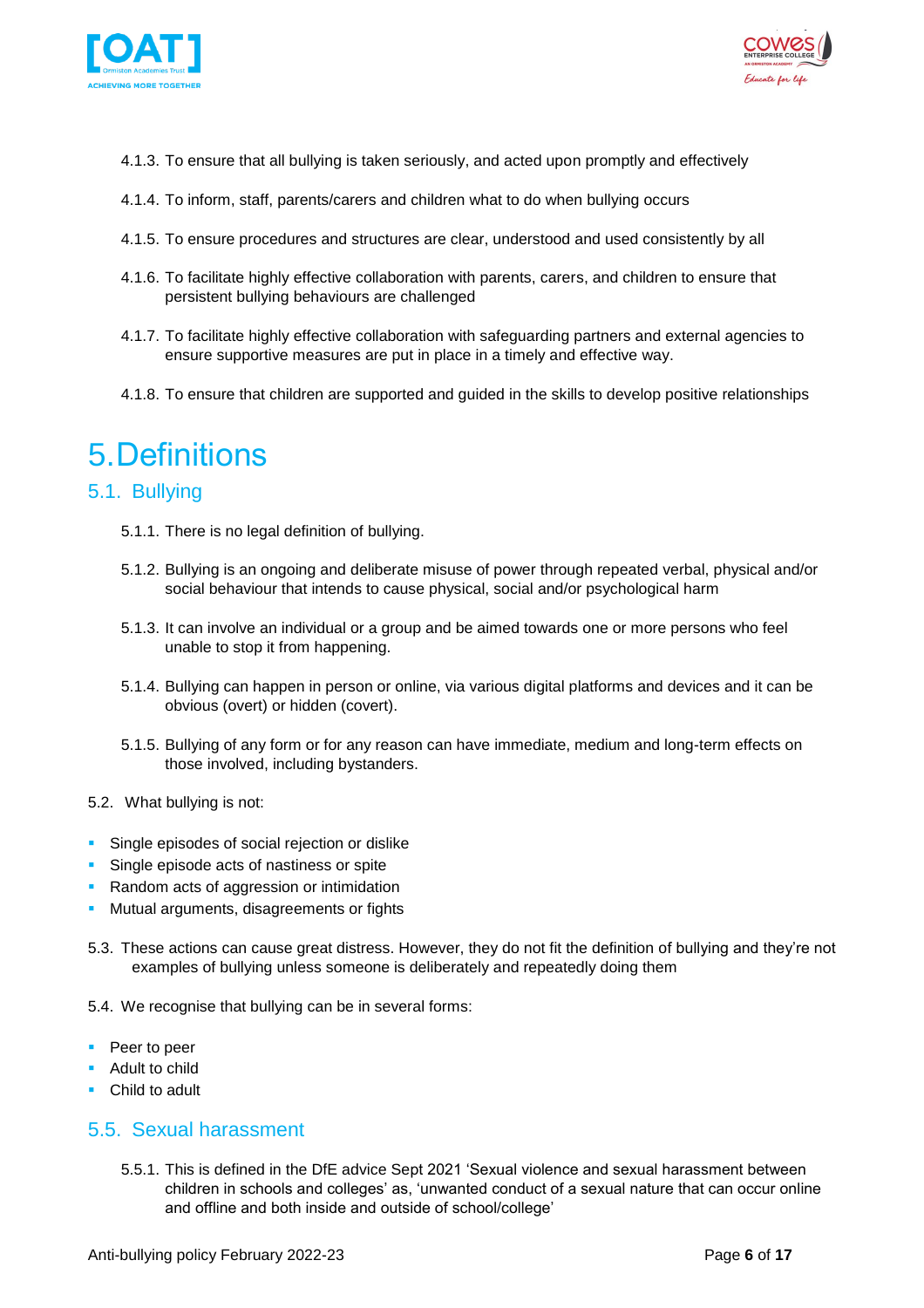



- 5.5.2. Sexual harassment is a form of peer-on- peer abuse/ bullying.
- 5.5.3. All incidents of sexual harassment, abuse or violence are taken very seriously by the academy and details of how the academy will respond are outlined in the Child Protection and Safeguarding Policy

# <span id="page-6-0"></span>6.Types of bullying

#### <span id="page-6-1"></span>6.1. The law

- 6.1.1. Some forms of bullying are illegal and will be reported to the police.
- 6.1.2. These include:
	- Violence or assault
	- Theft
	- **EXE** Repeated harassment or intimidation, for example name calling, threats and abusive phone calls, emails or text messages
	- Hate crimes

6.1.3. Bullying can manifest in many different ways, (see appendices 1+2 for further information)

- Verbal name-calling, sarcasm, spreading rumours, teasing because of appearance etc.
- Physical pushing, kicking, hitting, punching or any use of violence.
- **Emotional being unfriendly, excluding, tormenting**
- Racist racial taunts, graffiti, gestures.
- Sexual unwanted physical contact or sexually abusive comments.
- Trans bullying based on prejudice or negative attitudes, views, or beliefs about trans people
- **EX Gender bullying because of their gender or gender identity or because they may not be perceived** to conform to typical gender norms
- Faith because of their religion
- Social class because of their background or social class
- **EXEDEN** Homophobic because of or focusing on the issue of sexuality.
- Ability because of or focusing on learning and/ or physical disabilities.
- Cyber all areas of internet use, such as e-mail and internet chat room misuse, mobile threats by text messaging, including aggravated sexting & calls, misuse of associated technology

### <span id="page-6-2"></span>7.Children's voice

A good positive relationship is based on mutual respect and open communication.

# <span id="page-6-3"></span>8.Roles and responsibilities

#### <span id="page-6-4"></span>8.1. Trustees and governors

8.1.1. The trustees and governors will oversee the policy, ensure its implementation and review its content on an annual basis.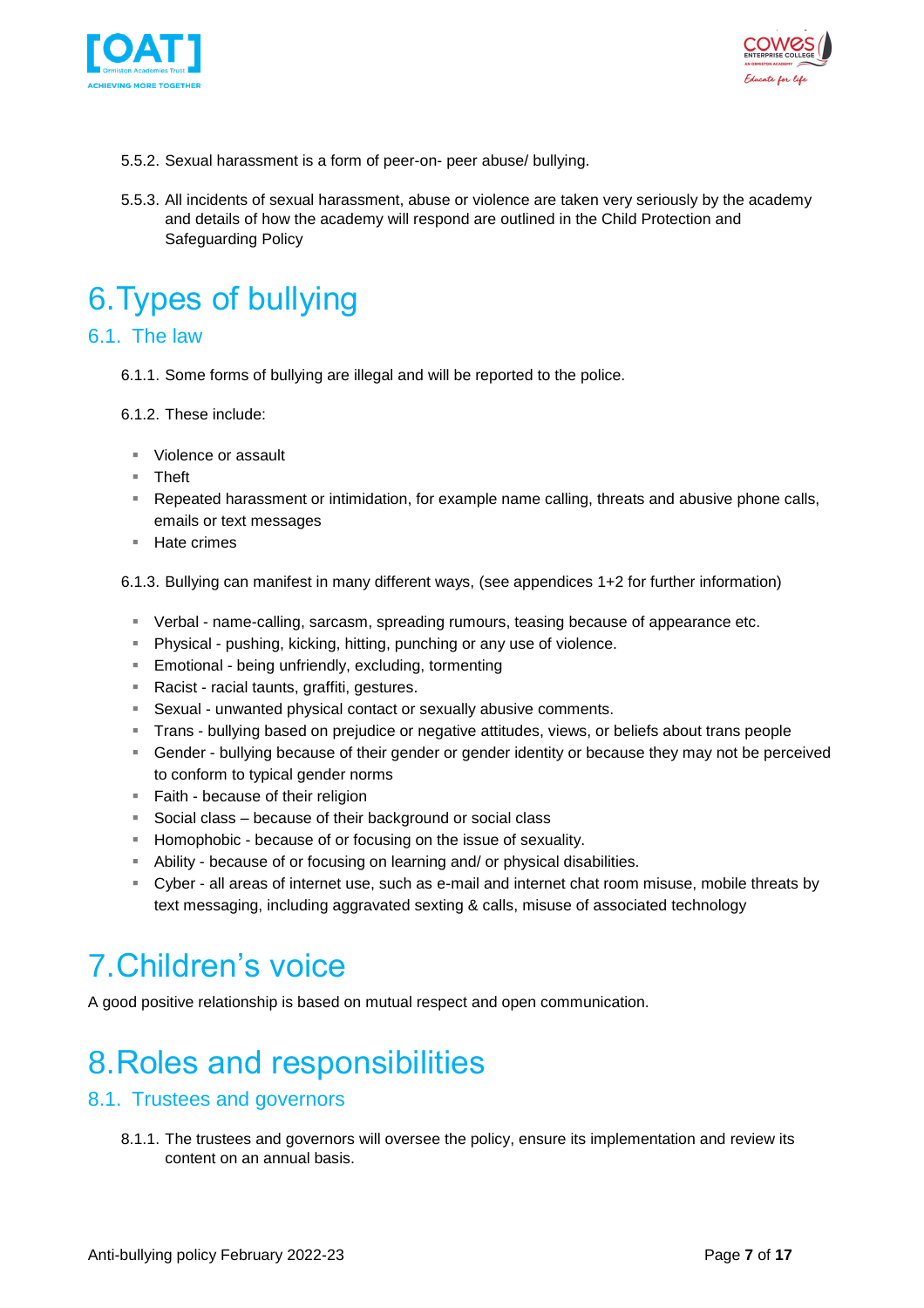



#### <span id="page-7-0"></span>8.2. Principal

#### 8.2.1. Will ensure that

- All staff, children and parent/carers are aware of and follow this policy
- All incidents of bullying are recorded
- Relevant data is collected, analysed and used to support improvements in policy and practice
- **EX Governors receive termly reports to include information on bullying in relation to protected** characteristics
- A senior leader has responsibility for behaviour including ani-bullying policy and procedures
- **EXEDENT** Sanctions imposed for bullying are proportionate and reflect the serious nature of the incident and are in line with the behaviour for learning policy and child protection and safeguarding policy
- **EXTEN All children are supported to develop effective communication and relationship building skills**
- All staff have training on recognising, reporting and responding to bullying.

#### <span id="page-7-1"></span>8.3. All staff

#### 8.3.1. Are responsible for

- Reading, understanding and following this policy
- **E** Ensuring they take a zero approach to bullying behaviours and never dismiss it as 'banter'
- **Ensuring all incidents of bullying are recorded on CPOMS, SIFS and Bully log.**
- **EXECT** Taking all incidents of bullying seriously and deal with them promptly and effectively
- Be aware of the indicators that someone is being bullied
- Taking part in relevant staff training
- Promoting a culture of anti-bullying

#### <span id="page-7-2"></span>8.4. All children

8.4.1. Are responsible for

- Following the academy code of conduct and behaviour for learning policy
- Reporting incidents of bullying
- Being an upstander not a bystander (see appendix 4)

### <span id="page-7-3"></span>9.Reporting

- 9.1. The academy recognises that it needs to provide a variety of means for children to report bullying that is happening to them including a means of anonymous reporting
- 9.2. In our academy the following are in place to support children to report bullying:

Ability to talk to any member of staff who will listen with care and concern

Reporting through email and or in person

Signposting support through E1M and Tutor times.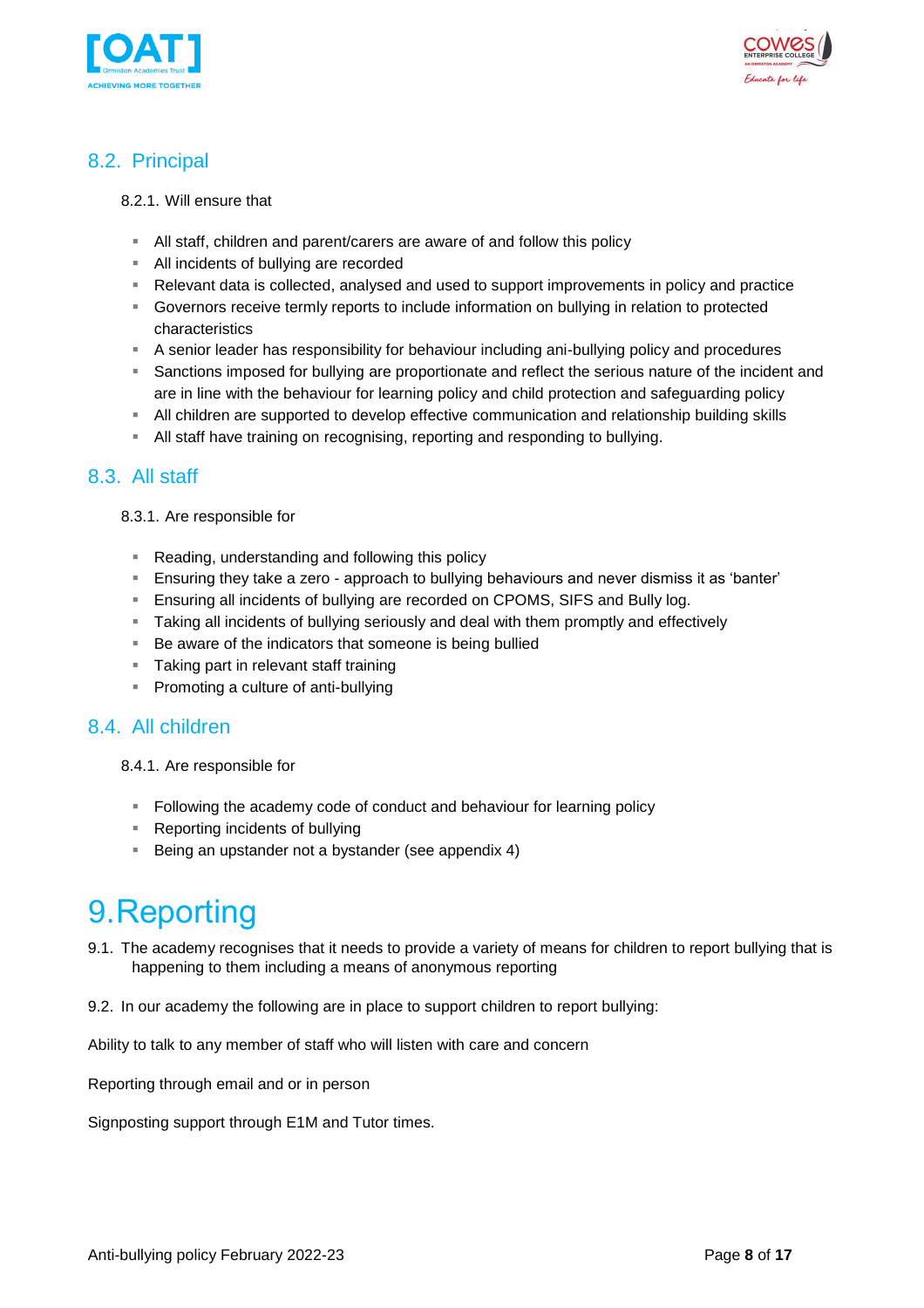



# <span id="page-8-0"></span>10. Responding to bullying

### <span id="page-8-1"></span>10.1. Procedures for dealing with bullying

Allegations of bullying:

If an allegation of bullying occurs, the academy will:

- **Take it seriously**
- **·** Investigate as quickly as possible to establish the facts
- Record and report the incident; depending on how serious the case is, it may be reported to the principal or SLT member.
- **Provide support and reassurance to the victim**
- Make it clear to the 'bully' that this behaviour will not be tolerated. If there is a group of people involved, they will be spoken to individually and as a whole group. It is important that children who have harmed another, either physically or emotionally, redress their actions, and staff will make sure that they understand what they have done and the impact of their actions
- **EXECT:** Discuss the matter with both parties, using restorative techniques
- **E** Ensure that if a sanction is used, it will correlate to the seriousness of the incident and the 'bully' will be told why it is being used

#### Students who have been bullied will be supported by:

- **•** Offering an immediate opportunity to discuss the experience with an appropriate member of staff of their choice.
- Reassuring the child
- **Offering continuous support with a designated member of staff.**
- **Restoring self-esteem and self-confidence.**
- Referral to a peer mentor if appropriate.
- Referral to a counsellor
- Referral to outside agencies where appropriate
- **Offering continuous support and advice to parents/carers**
- **EXECTE INTER INTER IS A DETERTION IN A DETERTION IN A DETERTION IN A DETERTION IN A DETERTION ISL** Deing and their concerns.
- Including children's services where appropriate (e.g. where there are linked child protection concerns)
- Supportive contact after a period of time to 'check in' that all is settled and resolved.

#### Students who have bullied will be helped by:

- **Discussing what happened.**
- **Discovering why the child became involved.**
- **Example 1** Establishing the wrong-doing and the need for change.
- **·** Informing parents to help change the attitude of the child
- Involving other agencies, including police and children's services, to support a change in behaviour. Where appropriate
- Referral to a counsellor where appropriate
	- Attend a restorative meeting with the victim (both must agree freely to this)

When investigating a bullying incident, the following procedures are adopted:

- **•** The victim, alleged bully and witnesses will be interviewed separately
- Members of staff will ensure that there is no possibility of contact between the children interviewed, including electronic communication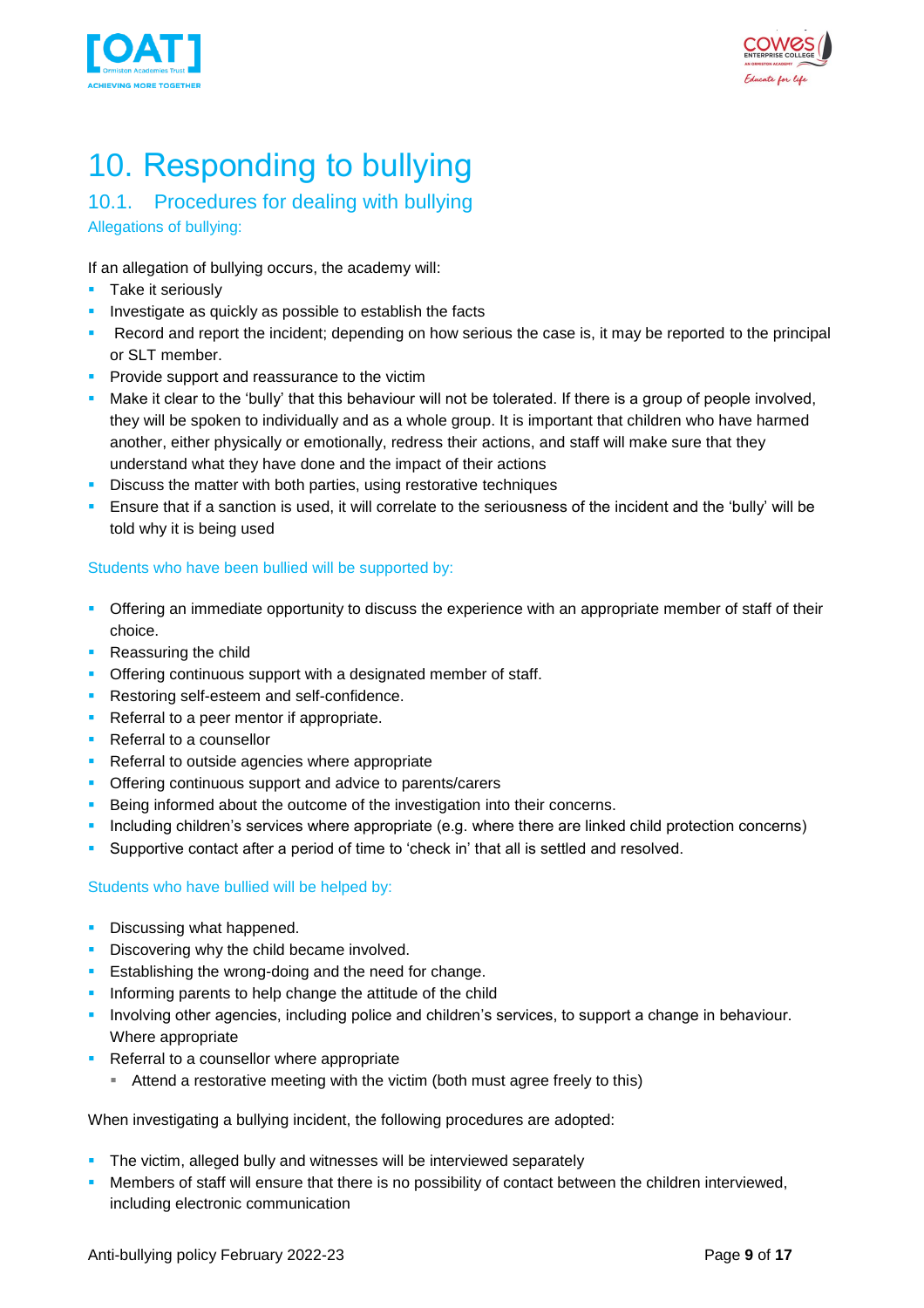



- **EXECT** If a child is injured, they will be given medical attention immediately
- **EXECT** Interviews will be conducted in a room which allows for privacy
- Staff will take a statement from each child involved
- **EXECT All concerned children will be informed that they must not discuss the incident with peers**
- **EXECT:** staff members involved in dealing with the incident are required to consider whether there is a need for safeguarding processes to be implemented.

#### <span id="page-9-0"></span>10.2. Bullying which occurs outside school premises

- 10.2.1. Academy staff members have the power to discipline children for misbehaving outside the academy premises. Sections 90 and 91 of the Education and Inspections Act 2006 say that an academy's disciplinary powers can be used to address conduct when they are not on academy premises and are not under the lawful control or charge of a member of academy staff, but only if it would be reasonable for the academy to regulate children's behaviour in those circumstances.
- 10.2.2. This may include bullying incidents occurring anywhere off the academy premises, such as on academy or public transport, outside the local shops, or in a town or village centre. Where bullying outside the academy is reported to academy staff, it will be investigated and acted on.
- 10.2.3. The principal will also consider whether it is appropriate to notify the police or anti-social behaviour coordinator in their local authority of the action taken against a child.
- 10.2.4. If the misbehaviour could be criminal or poses a serious threat to a member of the public, the police will always be informed.
- 10.2.5. While academy staff members have the power to discipline children for bullying that occurs outside the academy they can only impose the disciplinary sanction and implement that sanction on the academy premises or when the child is under the lawful control of academy staff, for instance on a trip.

#### <span id="page-9-1"></span>10.3. Online/cyber bullying

- 10.3.1. Online bullying is increasingly prevalent and will be treated as seriously as real-world bullying.
- 10.3.2. The academy will promote an understanding about online bullying through the academy's online safety curriculum, assemblies, PSHE and RSE.curriculum time. Tutor time and celebrating Online Safety days. Parental support will be sent out regarding how to keep your child safe online periodically through the year.
- 10.3.3. Children will be taught how to recognise online bullying and how to take action.
- 10.3.4. Victims of online bullying will be helped with securing crucial evidence from social media etc., by taking screenshots and not deleting messages.

#### <span id="page-9-2"></span>10.4. Recognising the signs that someone is being bullied

(see appendix 3 for details)

#### <span id="page-9-3"></span>10.5. Sanctions

10.5.1. For students who have demonstrated bullying behaviour, the academy's behaviour for learning policy will be followed.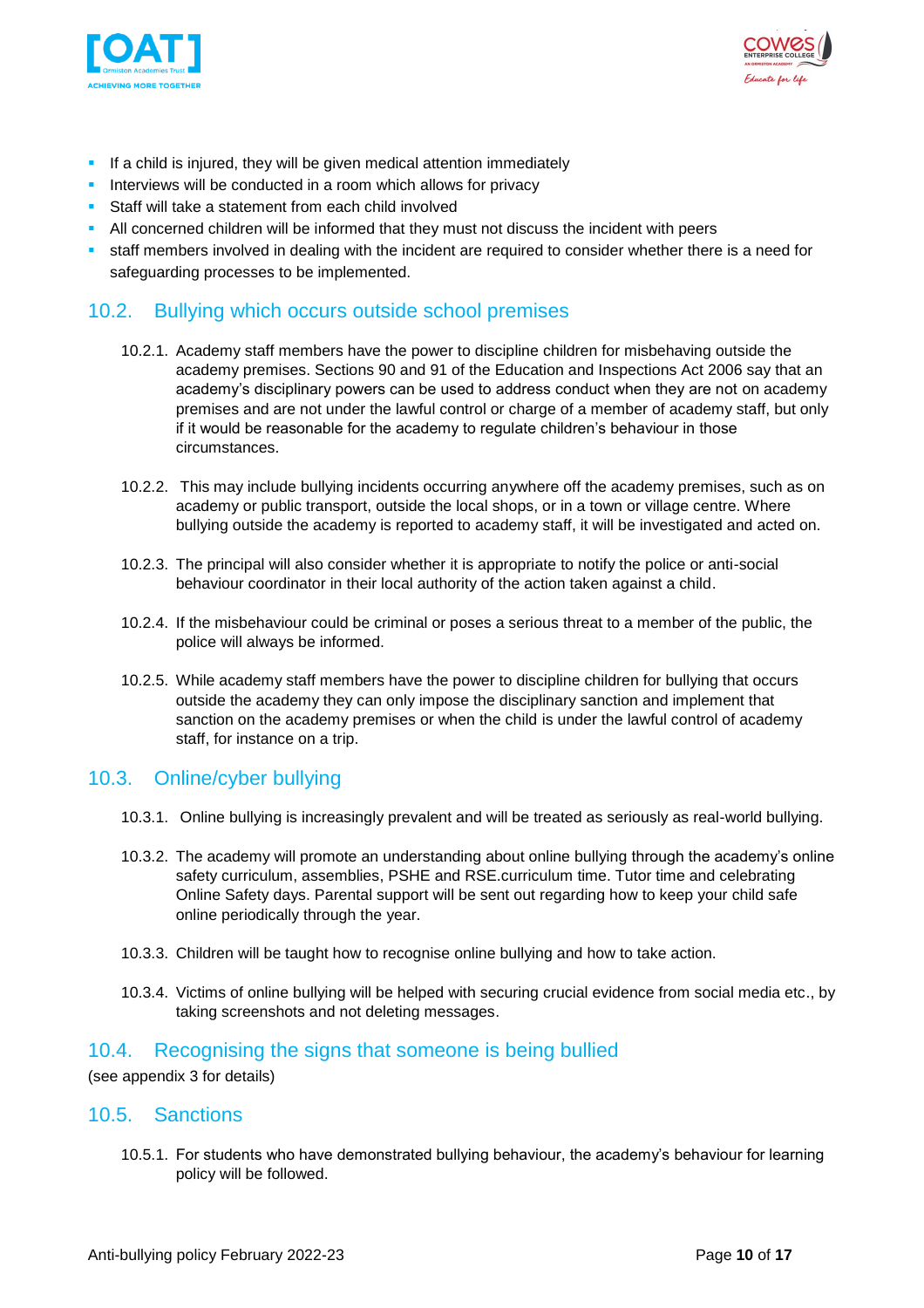



10.5.2. In addition, using restorative practices in line with the ethos and culture of the academy, a plan will be implemented to identify the steps that need to be taken to change the behaviour in the future and support the student in being able to do this.

### <span id="page-10-0"></span>11. Recording

- 11.1. The academy will ensure that detailed bullying logs are kept and analysed to look for trends and patterns so that actions can be taken to reduce bullying in the academy.
- 11.2. All incidents will be recorded appropriately.

## <span id="page-10-1"></span>12. Curriculum

- 12.1. Through the curriculum and other means, such as assemblies and anti-bullying week, the academy will ensure children know and understand what bullying is, including online/cyberbullying, and how to report it. It will teach children how to stay safe both offline and online and about the antisocial nature and effects of bullying. It will teach about the role of the bystander in bullying (see appendix 4).
- 12.2. It will also teach, age and stage appropriately, skills including self- regulation, assertiveness, communication, negotiation, restorative practice, anger management, conflict management, empathy and resilience.

## <span id="page-10-2"></span>13. Equal Opportunities

13.1. Staff will ensure that no child involved in any incident of bullying is disadvantaged on the grounds of gender, race, disability, gender identity or sexual orientation, age, religion, or belief.

## <span id="page-10-3"></span>14. Vulnerable children

#### <span id="page-10-4"></span>14.1. SEND and EAL

- 14.2. At Cowes Enterprise College we continually monitor our SEND pupils through the SENDCO, regular review meetings, daily through Personal Tutors and Heads of Year as needed.
- 14.3. We recognise that it might be more difficult for some students with SEND or EAL to express their concerns about bullying therefore we have put in place the following additional arrangements to support reporting of incidents:
	- 1:1 support with a specialist trained SEND member of staff

### <span id="page-10-5"></span>15. Consultation

- 15.1. The following were consulted in the production of this policy
- Regional Directors
- **Designated Safeguarding Leads**
- **•** Principals
- Children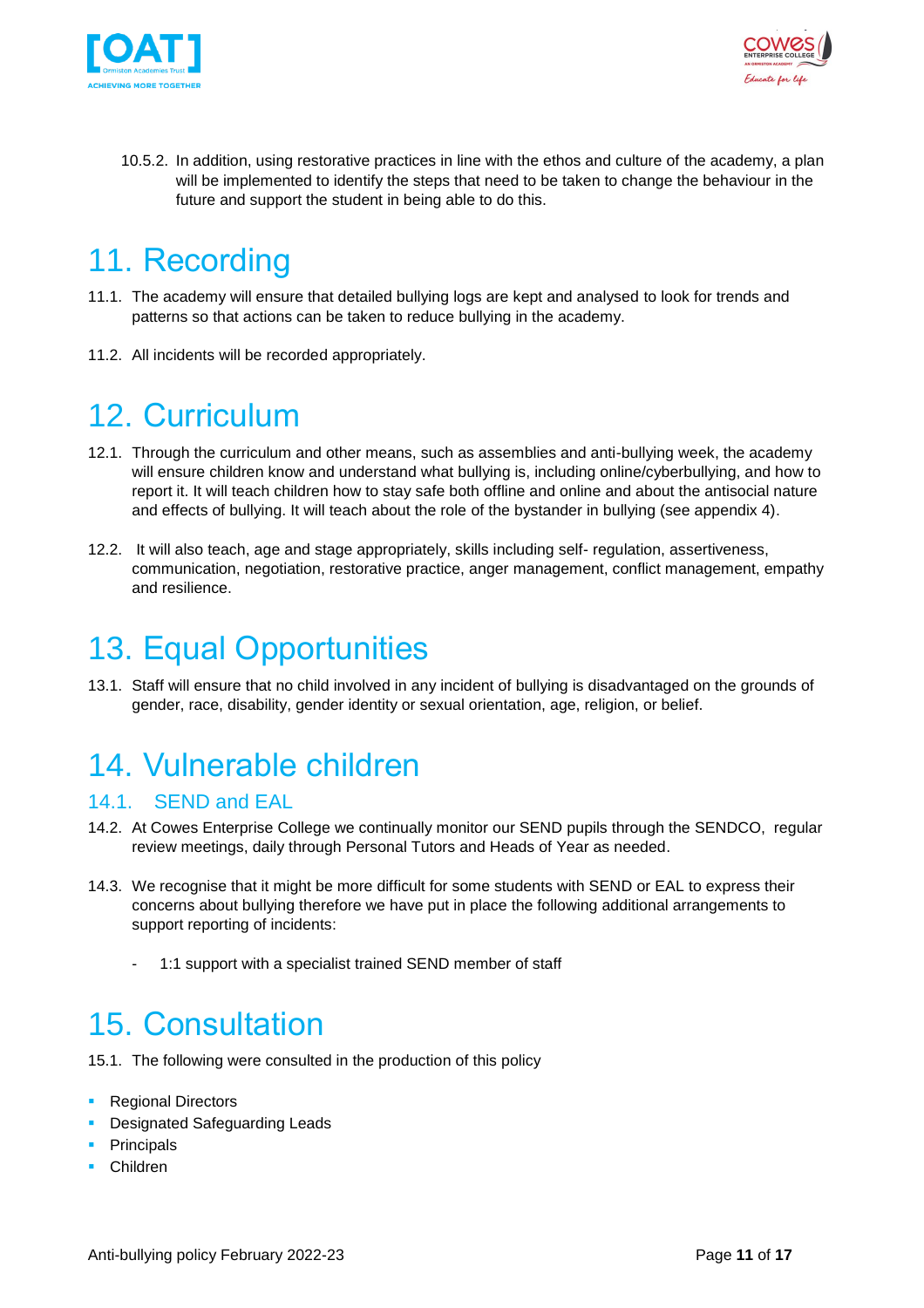



## <span id="page-11-0"></span>16. Management of the Policy

- 16.1. Nothing written in this policy overrides the academy's duties under legislation.
- 16.2. The Governing Body will oversee the policy, ensure its implementation and review its content on an annual basis.
- 16.3. Its effectiveness will be monitored termly by the governing body.
- 16.4. The principal will report on anti-bullying activity and progress within the academy to the governing body termly.

### <span id="page-11-1"></span>17. Feedback on this policy

17.1. Staff are encouraged to feedback to Ormiston Academies Trust directly through email at any point in the year [policies@ormistonacademies.co.uk.](mailto:policies@ormistonacademies.co.uk)

### <span id="page-11-2"></span>18. Complaints

18.1. The academy is committed to dealing effectively with any concerns or complaints about the provision of facilities and / or services. Please see the academy Complaints Policy for details.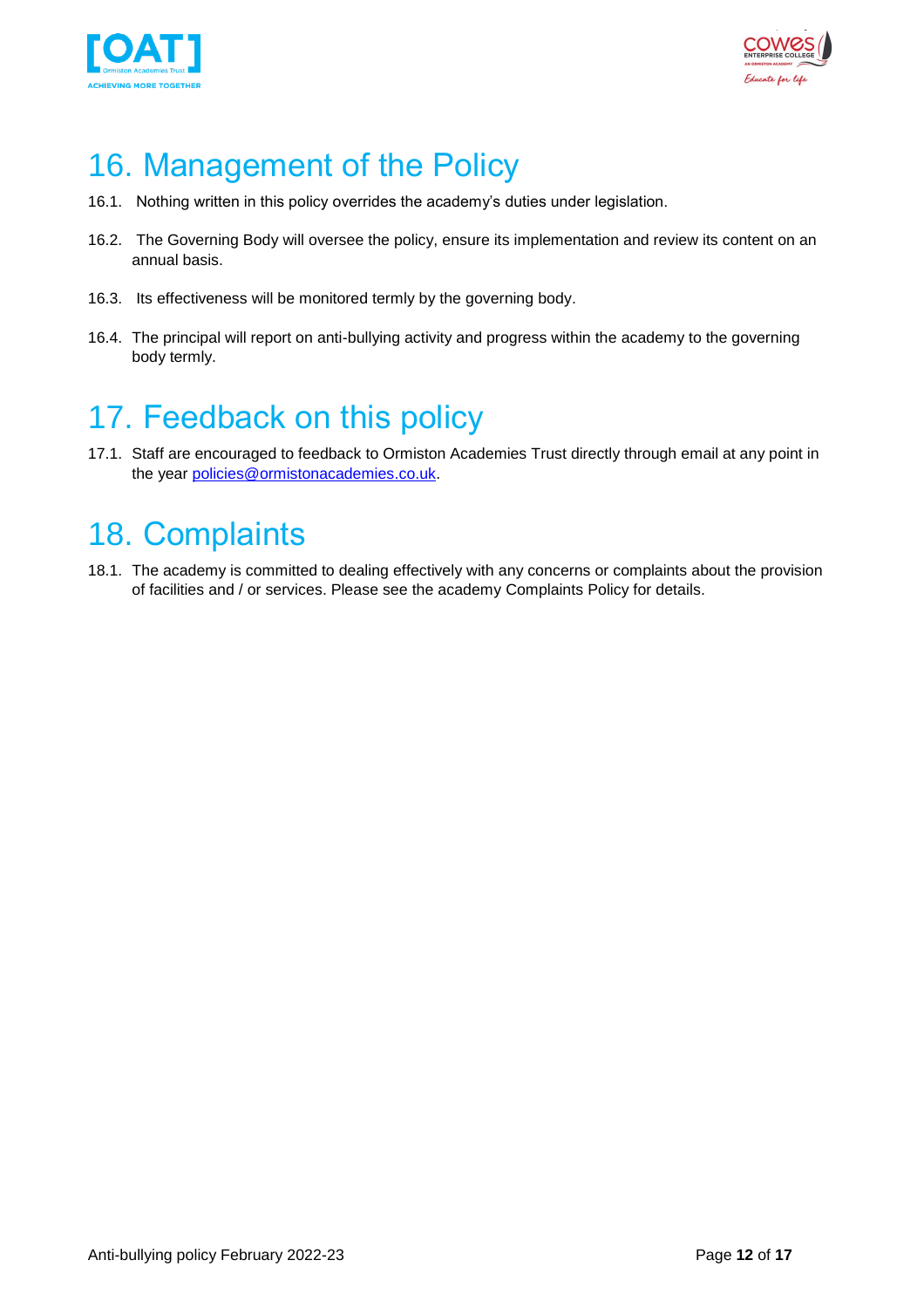



### <span id="page-12-1"></span><span id="page-12-0"></span>Appendix 1 Type of bullying

| Physical     | This includes hitting, kicking, tripping or the destruction of a person's property.<br>This may involve a group of children attacking another, but usually is seen as a<br>larger, stronger child picking on a smaller peer.                                                                                                                                                                                                                                                          |
|--------------|---------------------------------------------------------------------------------------------------------------------------------------------------------------------------------------------------------------------------------------------------------------------------------------------------------------------------------------------------------------------------------------------------------------------------------------------------------------------------------------|
| Verbal       | This includes repeated insults, teasing, name calling, sexual harassment or<br>racist language. It also includes threats. Victims of this type of bullying may not<br>immediately react, but in time, their grades and relationships may suffer.                                                                                                                                                                                                                                      |
| Alienation   | This occurs when the victim's peers are encouraged to alienate the victim during<br>any social break time or organised game. Treated like an outcast by their peers,<br>the victim will have difficulty forming relationships and may be prone to isolation<br>later in life. Children exhibiting this type of bullying behaviour may threaten their<br>co-conspirators with a similar fate should they attempt to support the victim.                                                |
| Covert       | This is usually done behind the victim's back. This technique is meant to<br>damage the victim's reputation and can include rumour-starting, mimicking the<br>victim, playing unkind jokes with the intent to humiliate the victim, or making<br>faces while the victim isn't watching. Covert bullying is the most frequently<br>utilised form of bullying, and because adults may not be aware of it, it can be<br>hard to control and stop.                                        |
| Online/cyber | This can happen anywhere and at any time thanks to the access of the internet<br>24/7 both at school and at home. It can occur through text messages or over the<br>internet and may be known only to the victim and the perpetrator, making it<br>difficult to control. Children displaying bullying behaviours online are often the<br>victims of real- world bullying and take their frustrations out on their victims<br>behind the privacy of a computer screen or mobile phone. |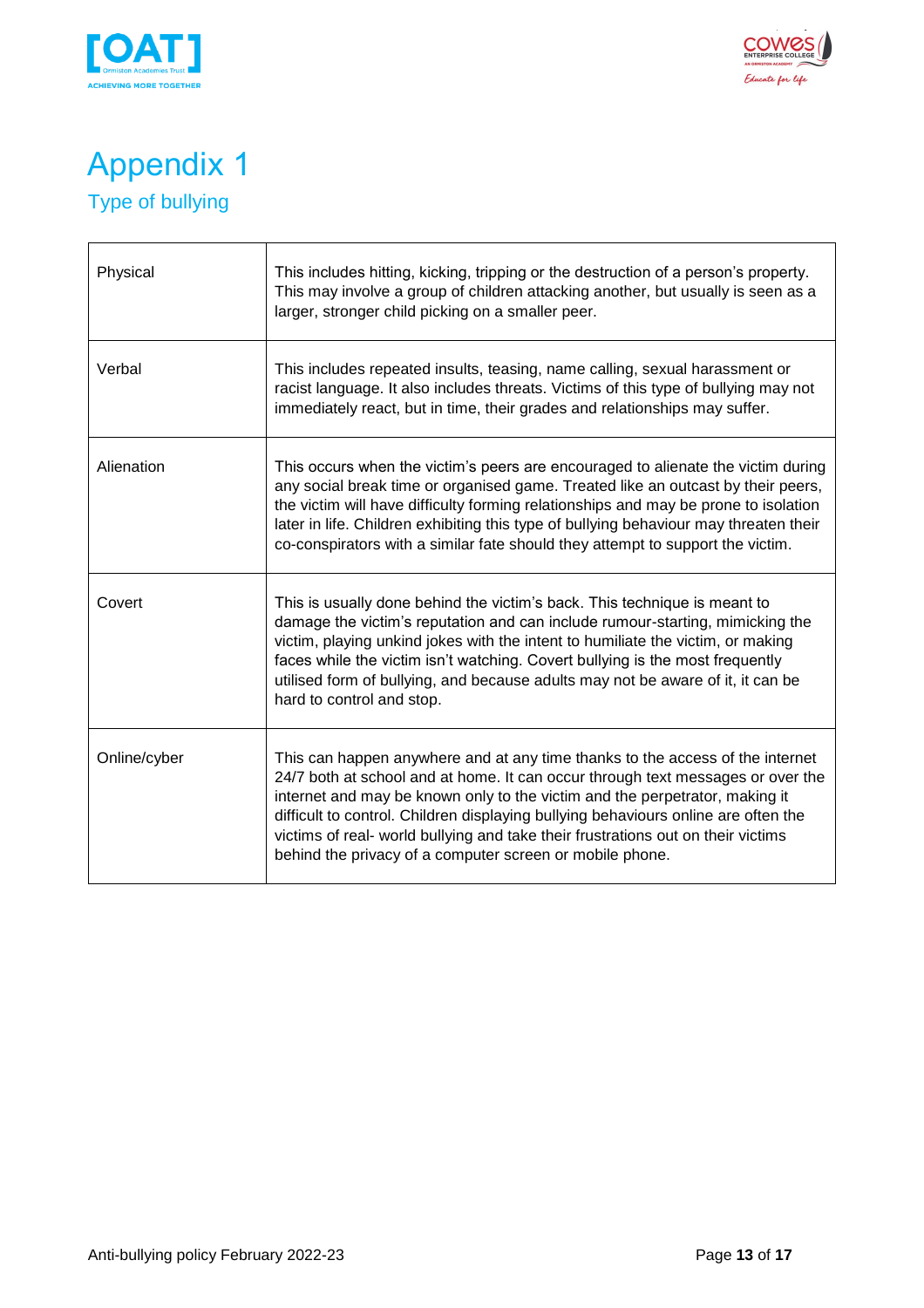



### <span id="page-13-0"></span>Appendix 2 Types of online bullying

#### <span id="page-13-1"></span>*Exclusion*

Exclusion is the act of intentionally leaving a person out from an online group such as chats and social media sites. The group then subsequently leave malicious comments and harass the one they singled out.

#### *Flaming*

Flaming is similar to harassment, but it refers to an online fight exchanged via emails, instant messaging or chat rooms. It is a type of public bullying that often directs harsh languages, or images to a specific person. Incidents of flaming that occur during the evening, weekends and holidays will not be dealt with by the academy.

#### *Outing*

Outing is when a bully shares personal and private information, pictures, or videos about someone publicly. A person is "outed" when his information has been disseminated throughout the internet.

#### *Masquerading*

Masquerading is a situation where a bully creates a fake identity to harass someone anonymously. In addition to creating a fake identity, the bully can impersonate someone else to send malicious messages to the victim.

#### *Harassment*

Harassment involves the bully sending offensive and malicious messages to an individual or a group and is often repeated multiple times. Cyberstalking is one form of harassment that involves continual threatening and rude messages and can lead to physical harassment.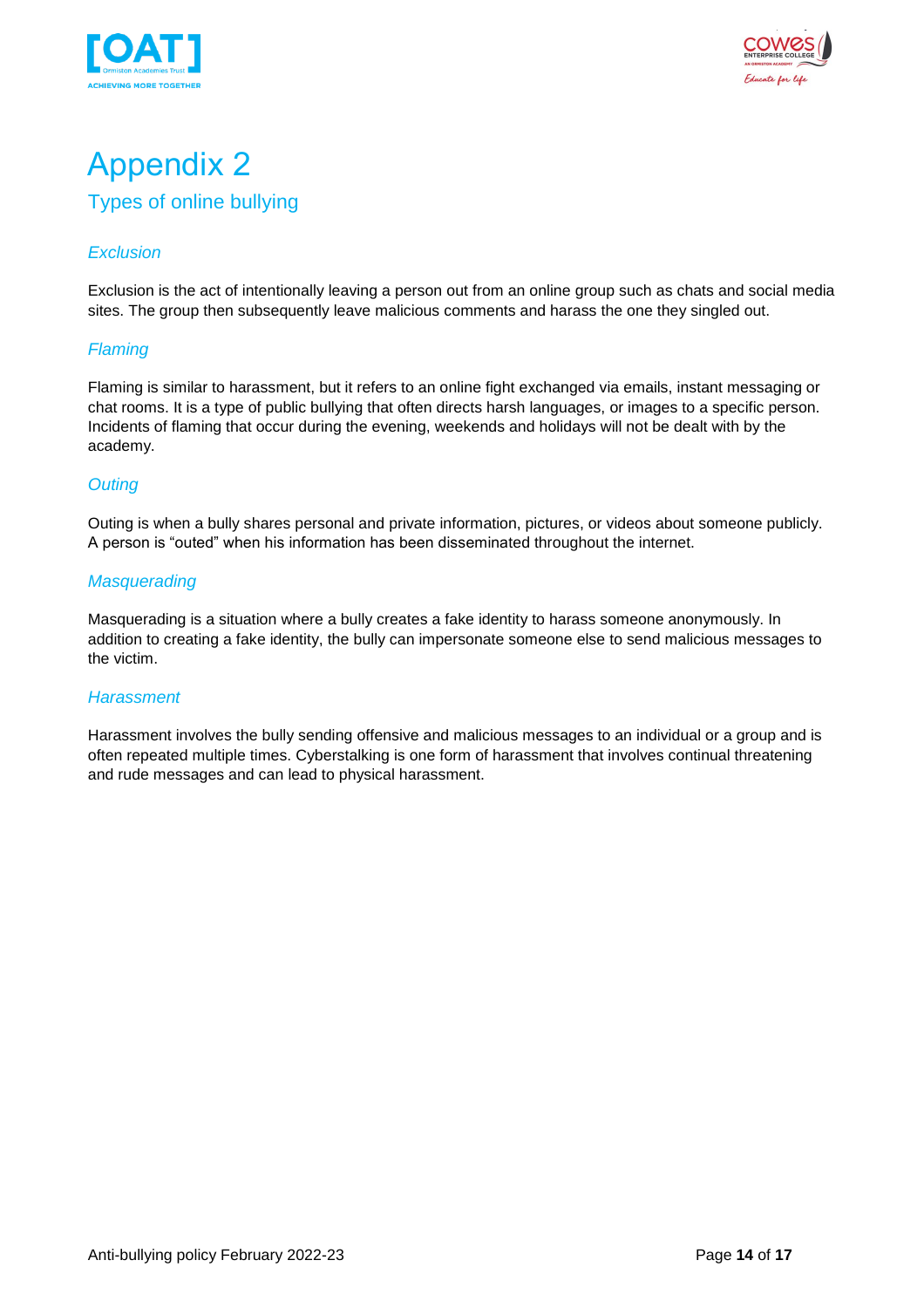



# <span id="page-14-0"></span>Appendix 3

#### <span id="page-14-1"></span>Signs of being bullied

The signs and behaviours (below) could indicate other problems, but bullying should be considered a possibility and should be investigated.

- **Other signs may also manifest themselves not mentioned here.**
- **EXECUTE:** Is frightened of walking to or from school.
- Does not want to go to school by public/school transport.
- **·** Insists on being driven to school.
- **•** Changes their usual routine.
- Is unwilling to go to school after previously enjoying being part of the school community.
- Begins to truant.
- **EXECOMES withdrawn, anxious, or lacking in confidence.**
- **•** Starts stammering.
- **E** Attempts or threatens suicide or runs away.
- **•** Cries themselves to sleep at night or has nightmares.
- **•** Feels ill in the morning.
- Begins to do poorly in schoolwork.
- **Comes home with clothes torn or books damaged.**
- **EXECT** Has possessions which are damaged or unexpectedly go missing.
- Asks for money or starts stealing money (to pay bully).
- Has dinner or other monies continually "lost".
- **EXECUTE:** Has unexplained cuts or bruises.
- **Comes home hungry (money / lunch has been stolen).**
- **EXECOMES aggressive, disruptive or unreasonable.**
- **·** Is bullying/ harassing other children or siblings.
- Stops eating.
- **E** Is frightened to say what's wrong.
- **EXECUTE:** Is afraid to use the internet or mobile phone.
- **EXPLO** Is nervous & jumpy when a cyber message is received
	- **EXEC** Gives improbable excuses for any of the above.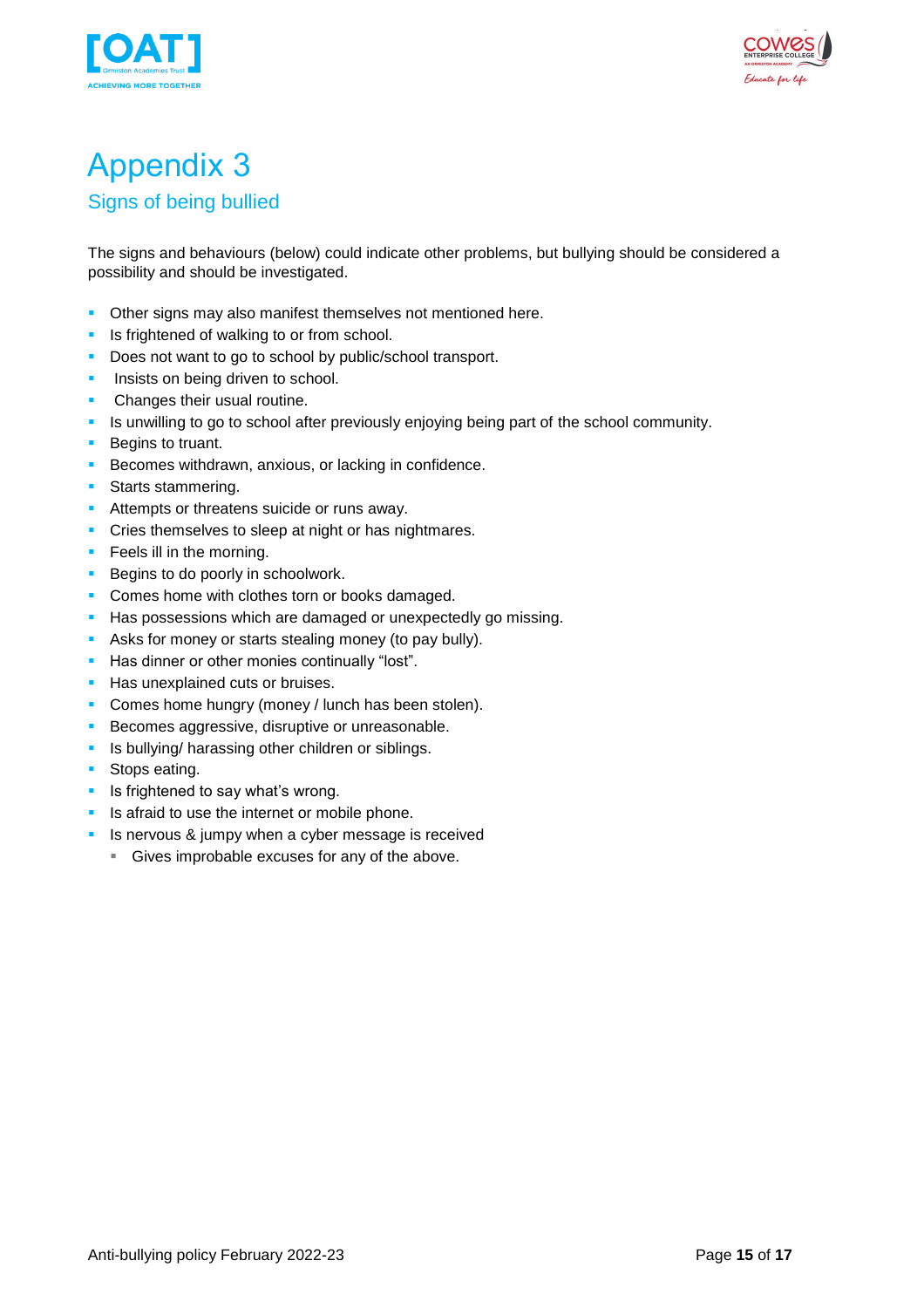



### <span id="page-15-1"></span><span id="page-15-0"></span>Appendix 4 Bystanders and upstanders

#### *Bystanders*

Someone who witnesses bullying, either in person or online, is a bystander. Friends, peers, school staff, parents, coaches, and other adults can be bystanders.

Children who are bullied often feel even more alone because there are witnesses who do nothing. When no one intervenes, the child being targeted may feel that bystanders do not care, or they agree with what is happening.

There are many reasons why a bystander may not act, even if they believe that bullying is wrong. They may be afraid of retaliation or of becoming the target of bullying themselves. They might fear that getting involved could have negative social consequences.

#### *Upstanders*

An upstander is someone who sees what happens and intervenes, interrupts, or speaks up to stop the bullying.

There are many things that bystanders to bullying can do to become upstanders:

- Question the bullying behaviour e.g., changing the subject or questioning the behaviour can shift the focus.
- **·** Inform an adult trusted adult school staff, family members.
- Reach out privately to check in with the person who was bullied to let them know you do not agree with it and that you care. It makes a difference